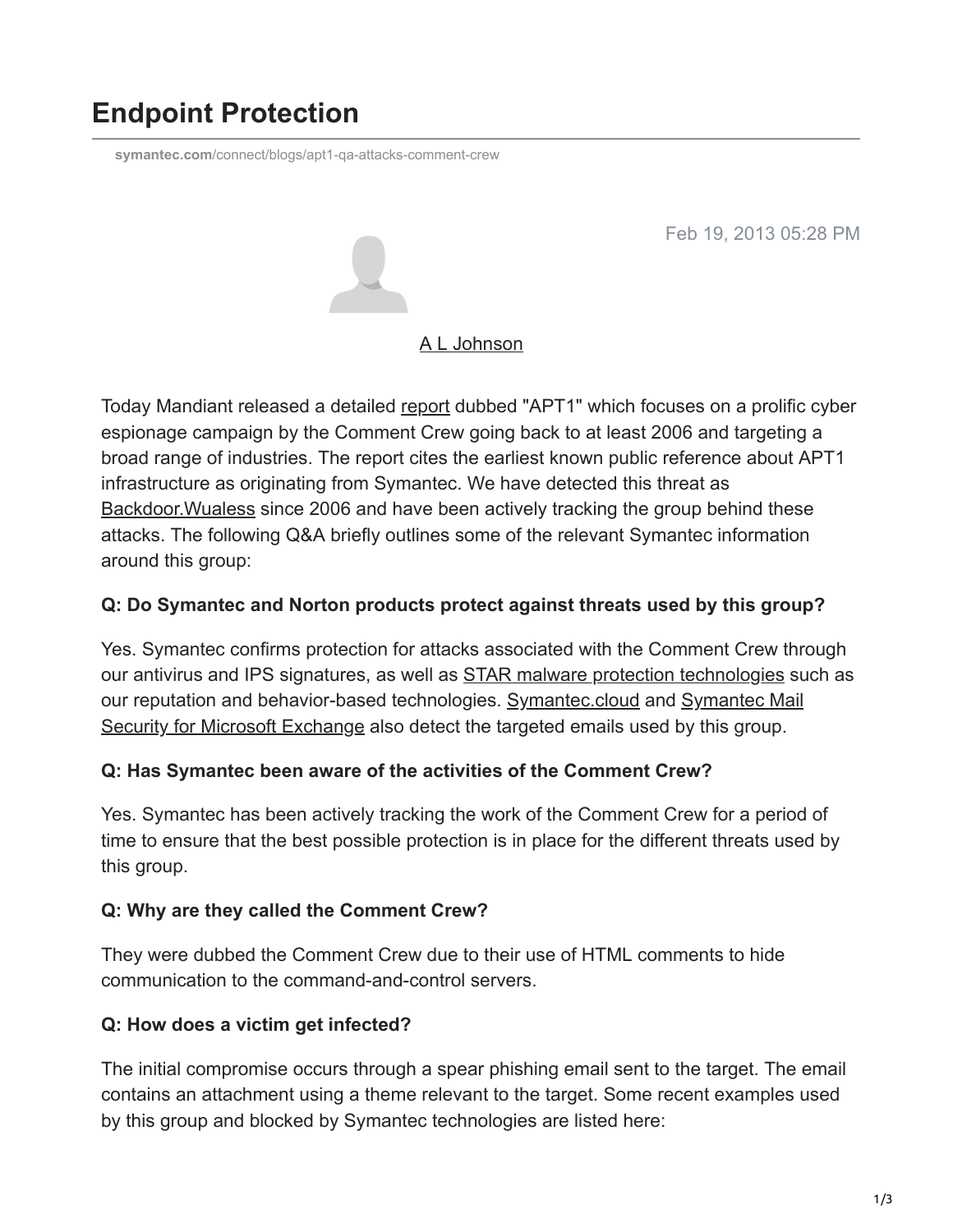- U.S. Stocks Reverse Loss as Consumer Staples, Energy Gain.zip
- Instruction of KC-135 share space.doc
- New contact sheet of the AN-UYQ-100 contractors.pdf
- U.S. Department of Commerce Preliminarily Determines Chinese and Vietnamese Illegally Dumped Wind Towers in the United States.doc
- ArmyPlansConferenceOnNewGCVSolicitation.pdf
- Chinese Oil Executive Learning From Experience.doc
- My Eight-year In Bank Of America.pdf

Similar to what Symantec indicated in a recent [blog,](https://community.broadcom.com/symantecenterprise/viewdocument?DocumentKey=73a35ea9-1a0f-4bff-b4b2-1567d7749ec7&CommunityKey=1ecf5f55-9545-44d6-b0f4-4e4a7f5f5e68&tab=librarydocuments) if the malicious attachment is opened, it attempts to use an exploit against the target victim's system. It drops the malicious payload as well as a clean document to keep the ruse going.

# **Q: Does Symantec know who this group is targeting?**

Yes. Symantec telemetry has identified many different industries being targeted by this group including Finance, Information Technology, Aerospace, Energy, Telecommunications, Manufacturing, Transportation, Media, and Public Services. The following Figure shows a worldwide heatmap for detections related to this group since the beginning of 2012.

## *Figure. Heatmap of Comment Crew related detections*

## **Q: Currently, what are the most prevalent threats being used by this group?**

Symantec, in the last year, has identified the most prevalent threats being used by this group as Trojan. Ecltys, Backdoor. Barkiofork, and Trojan. Downbot.

## **Q: Has Symantec released any publications around these attacks?**

Yes. We have recently released publications to address techniques and targets of Trojan. Ecltys and Backdoor. Barkiofork, both of which are threats used by this group:

We have also investigated associated attacks of this group:

## [The Truth Behind the Shady RAT](http://www.symantec.com/connect/blogs/truth-behind-shady-rat)

# **Q: What are the Symantec detection family names for threats used by this group?**

Symantec also detects numerous other files used by this group under various detection names:

## **Q: Does Symantec have IPS protection for these threat families?**

Yes. There are several IPS signatures to catch threat families associated with this group: